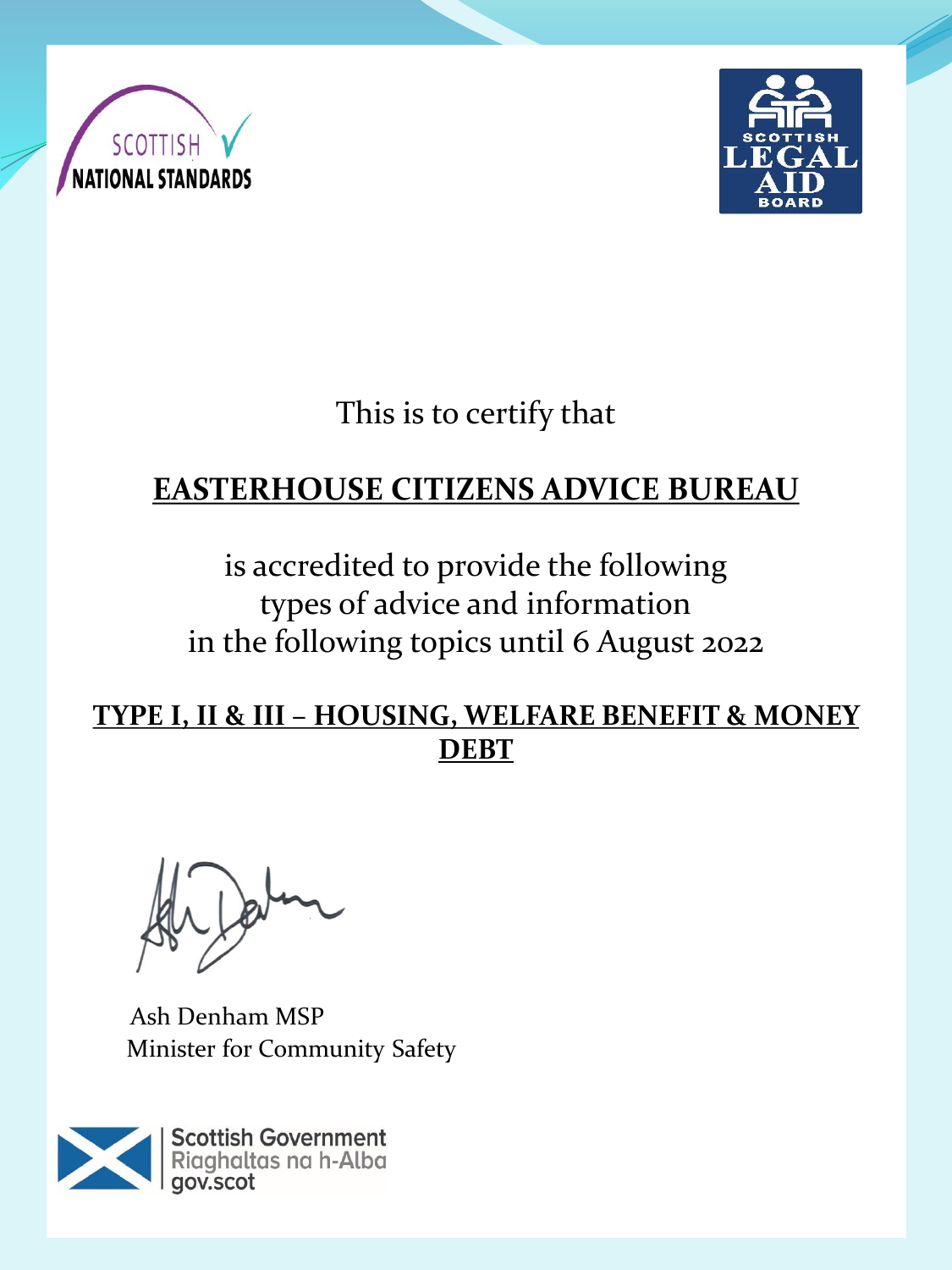#### **COMPETENCY ACHIEVED**

### **2 Housing Specific Competences**

- 2.1 Rent Arrears Type II
- 2.2 Mortgages & Secured Loans Type II
- 2.3 Universal Credit for housing costs and Housing Benefit Adviser competences – Type II
- 2.4 Disrepair in Rented Housing Type II
- 2.5 Housing Options Type II
- 2.6 Discrimination in Housing Type II
- 2.7 Eviction Type II
- 2.8 Anti-Social Behaviour Type II
- 2.9 Harassment and Illegal Eviction– Type II
- 2.10 Homelessness Type II
- 2.11 Relationship Breakdown Type II
- 2.12 Rent: Private Sector Type II
- 2.13 Security of Tenure Type II
- 2.14 Statutory Tenancy Rights Type II
- 2.15 Repair and Improvement Grants Type II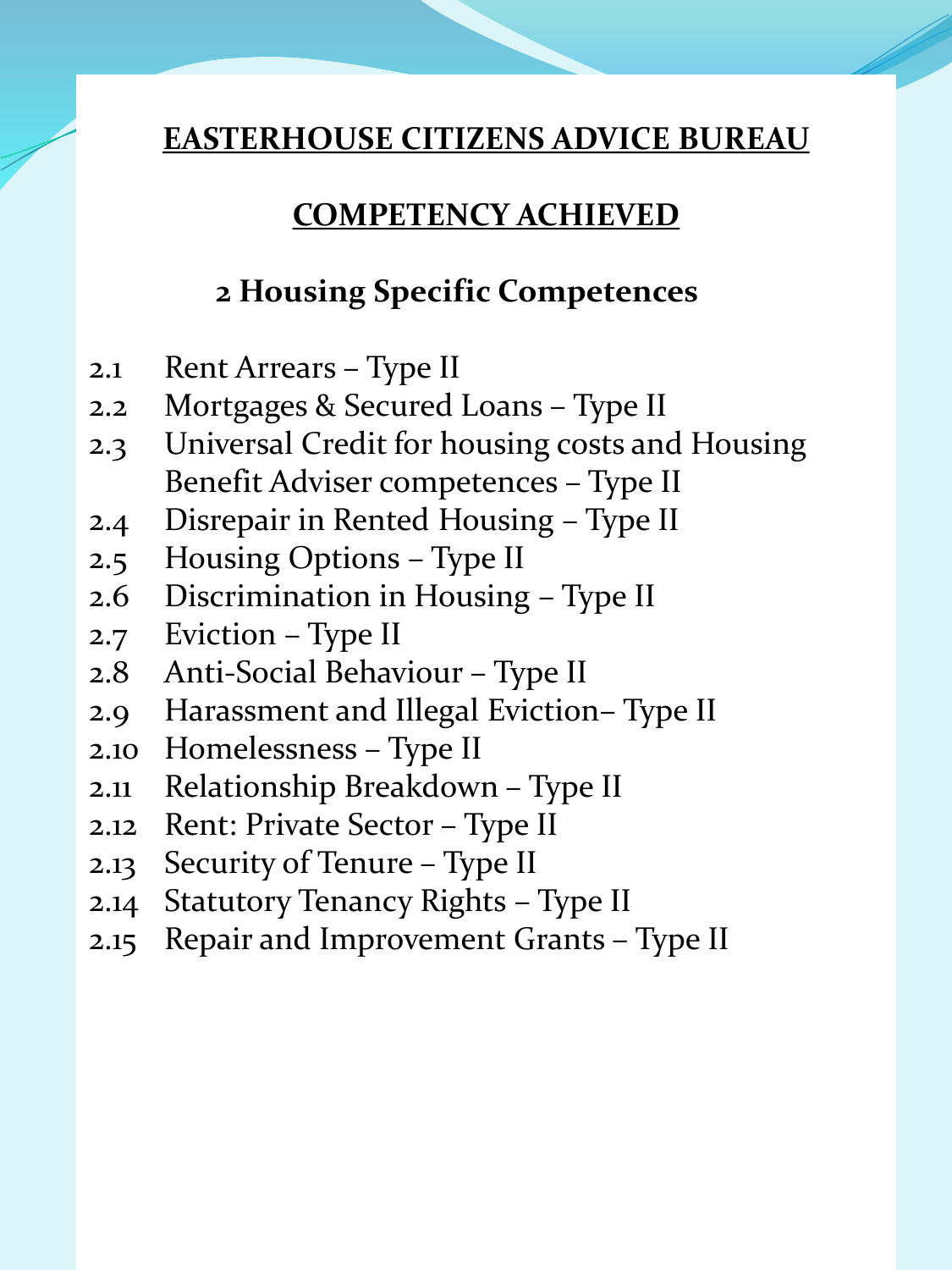#### **COMPETENCY ACHIEVED**

## **3 Money and Welfare Benefits Related to Advice Competences – Foundation Knowledge**

- 3.1 Administrative Structure of the Benefits and Tax Credits Systems – Type III
- 3.2 National Insurance Scheme Type III
- 3.3 Claims & Backdating Type III
- 3.4 Decision-Making, Disputes and Appeals Type III
- 3.5 Benefit & Tax Credit Overpayments Type III
- 3.6 Assessment, Initial Decision-Making & Holding Activity in Debt Cases – Type II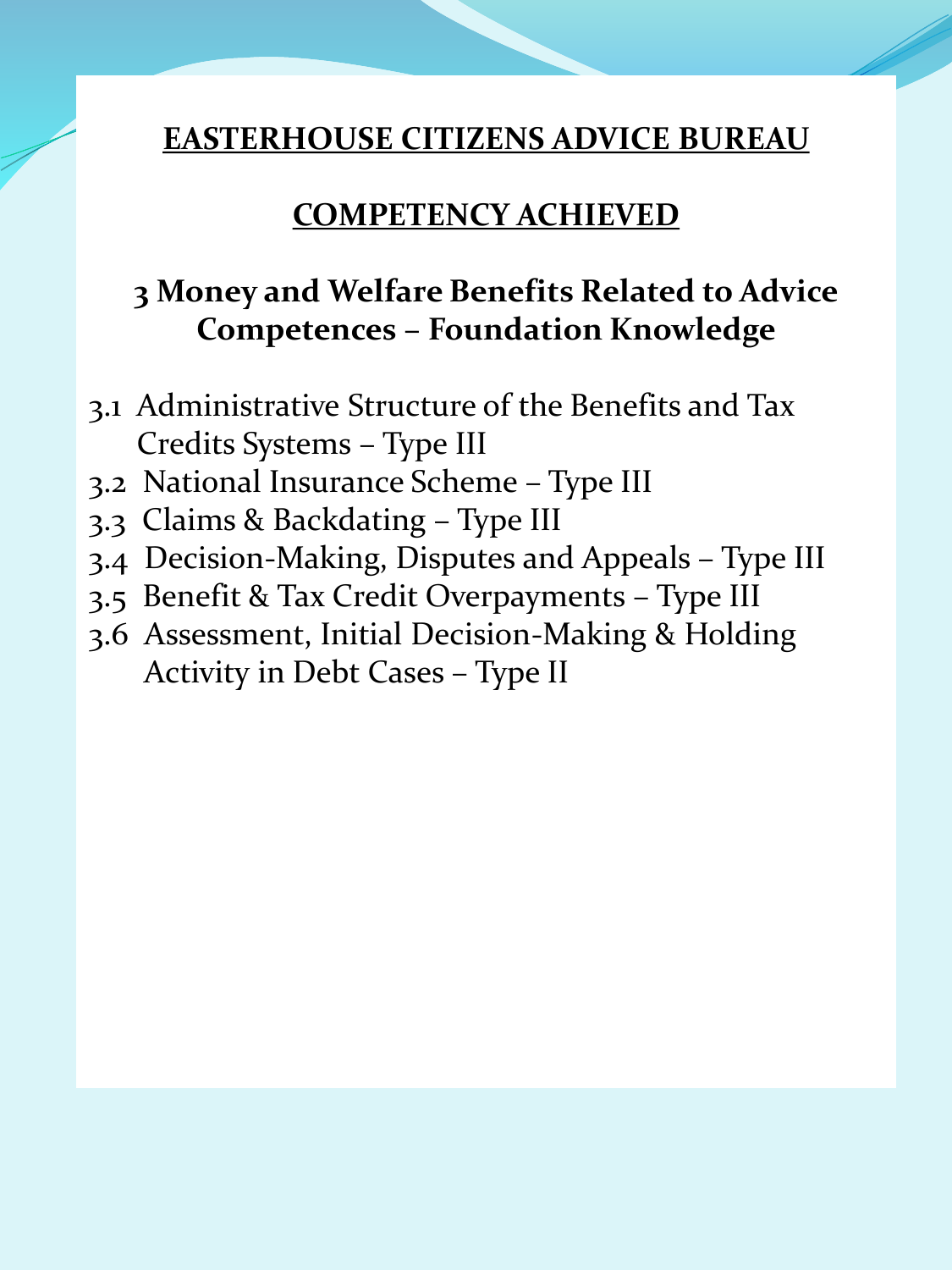#### **COMPETENCY ACHIEVED**

### **4 Money and Welfare Benefits Related Advice Competences – Specialist Areas**

- 4.1 Means-Tested Benefits Type III
- 4.2 Universal Credit Type III
- 4.3 Tax Credits Type III
- 4.4 The Social Fund & the Scottish Welfare Fund.
- 4.5 The Impact of Work on Benefits Type III
- 4.6 Child Element of Universal Credit, Child Benefit, Kinship Care Allowance & Guardian's Allowance – Type III
- 4.7 State Retirement Pension Type III
- 4.8 Personal Independence Payment, Disability Living Allowance & Attendance Allowance – Type III
- 4.9 Benefits for People who have Limited Capability for Work – Type III
- 4.10 Benefits for Industrial Injury and Disease Type III
- 4.11 Benefits for Veterans Type III
- 4.12 Carers Allowance Type III
- 4.13 Jobseeker's Allowance– Type III
- 4.14 Benefits for Maternity, Paternity and Adoption Type III
- 4.15 Bereavement Benefits Type III
- 4.16 Benefits for People in Public Care Type III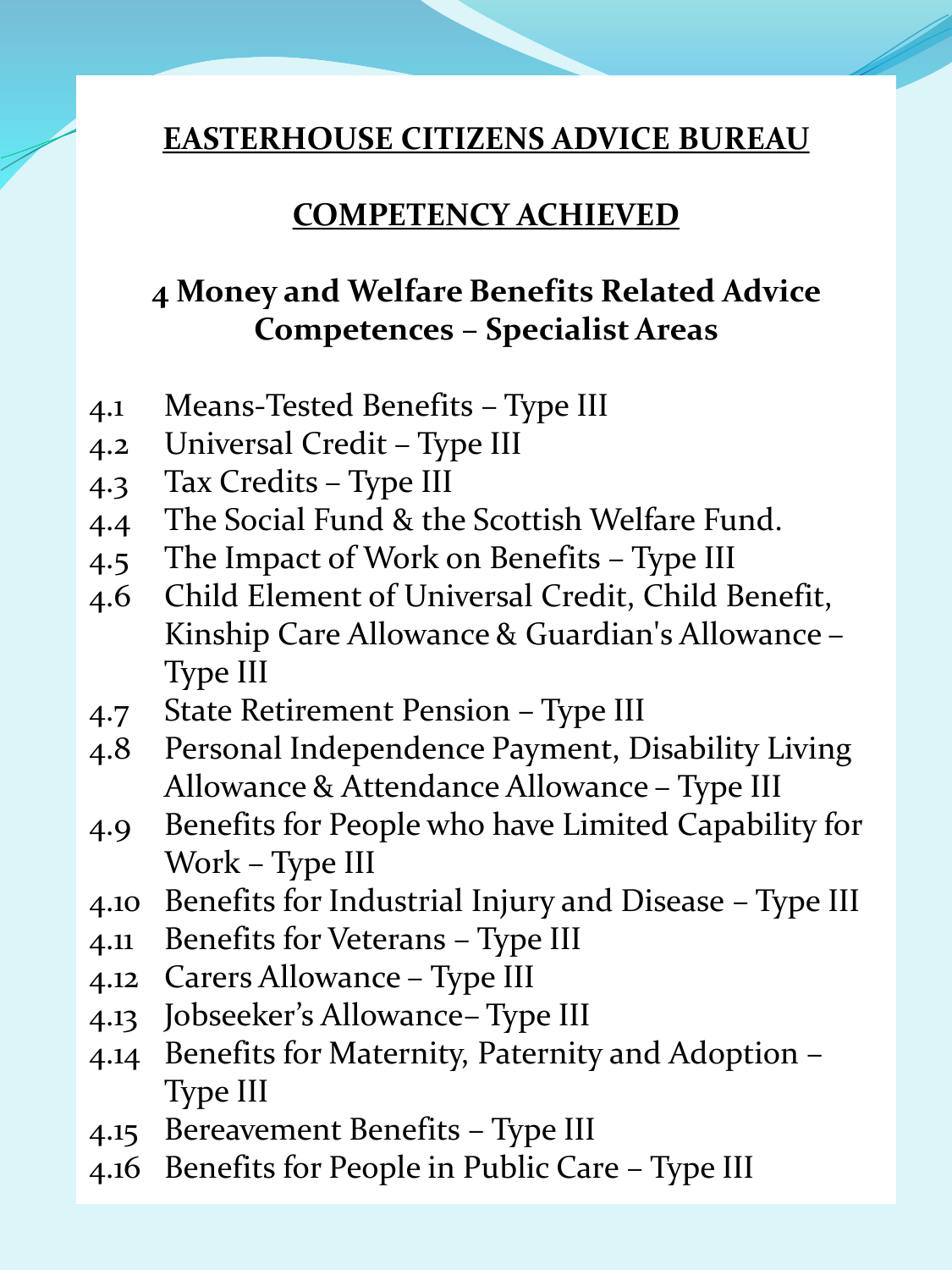## **COMPETENCY ACHIEVED**

# **4 Money and Welfare Benefits Related Advice Competences – Specialist Areas Cont.**

- 4.17 Benefits for Students Type III
- 4.18 Benefits for People from Abroad and/or who are Subject to Immigration Control – Type III
- 4.19 Ancillary Benefits Type III
- 4.20 Financial Statements Type II
- 4.21 Liability for Debts, Extortionate Credit, Unfair Contract Terms, Unenforceable Debts, Creditor Malpractice, Codes of Practice, etc – Type II
- 4.22 Identifying & Agreeing Options in Debt Cases – Type II
- 4.23 Negotiating & Making Offers to Creditors– Type II
- 4.24 Diligence, Diligence Stoppers and Court Proceedings – Type III
- 4.25 Bankruptcy & Trust Deeds– Type III
- 4.26 The Debt Arrangement Scheme– Type III
- 4.27 Recalls & Appeals against Court Decrees and Orders – Type II
- 4.28 Utility Debts Type II
- 4.29 Local and national Tax Debts Type II
- 4.30 Rent Arrears Type II